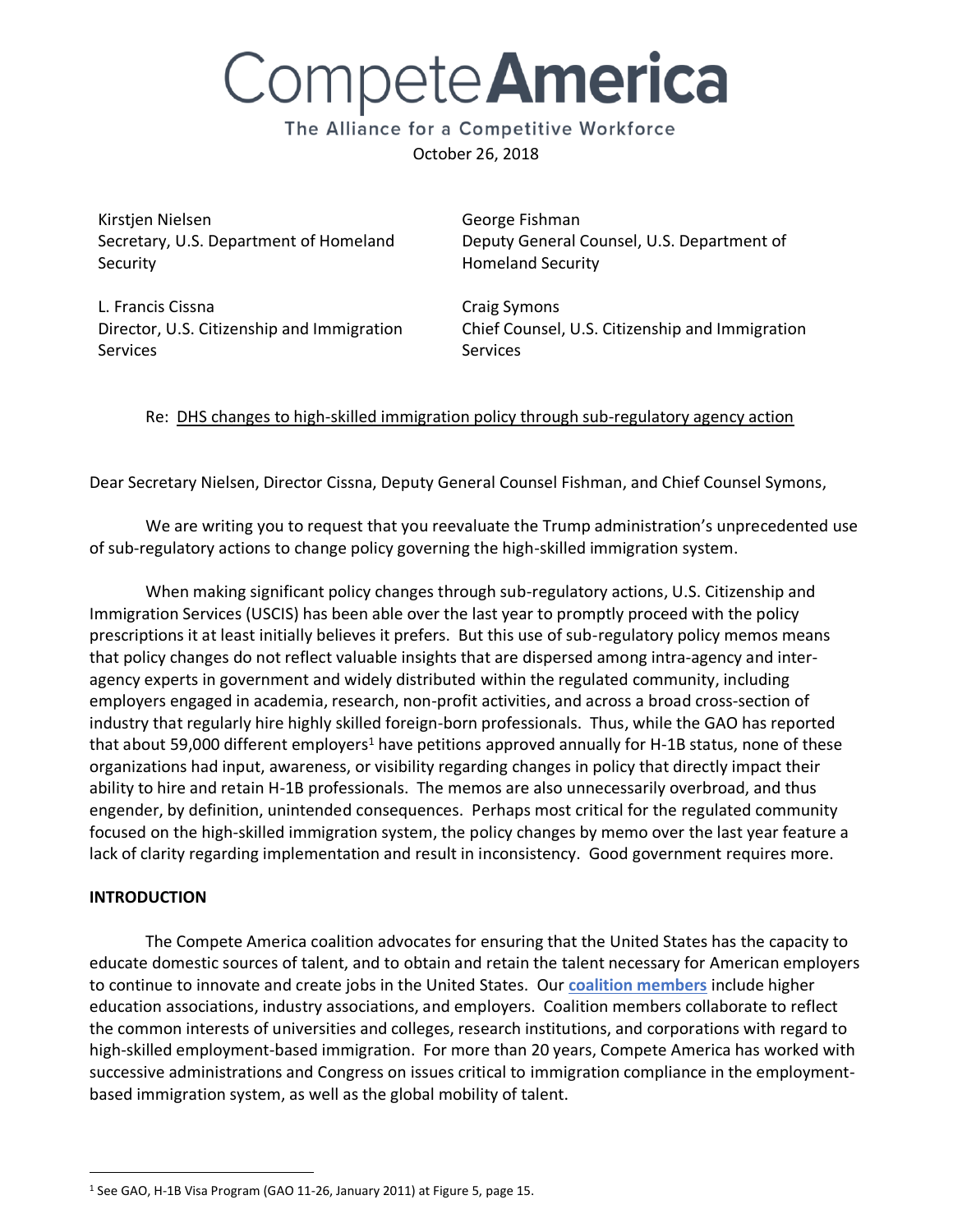U.S. Department of Homeland Security, U.S. Citizenship and Immigration Services *Letter from Compete America re sub-regulatory actions* October 26, 2018 Page 2 of 6

Our coalition members are committed to and well-understand the importance of protecting the integrity of the immigration system. The need for such integrity includes, but of course is not limited to, preventing fraud and ensuring compliance in the implementation of the nation's high-skilled immigration laws. We stand ready to meet with you to discuss any of the issues we are raising, and would welcome the opportunity to engage in a conversation with you about the important topic of ensuring that the subregulatory actions you are pursuing in fact solve the problems you are focused on while avoiding undue burdens on the regulated community.

When making policy changes outside of notice and comment rulemaking under the Administrative Procedure Act, the Office of Management and Budget (OMB) has recommended for a decade that agencies follow **["Good Guidance" practices](https://www.gpo.gov/fdsys/pkg/FR-2007-01-25/pdf/E7-1066.pdf)** pursuant to instructions provided to all federal agencies. 2 Under this OMB directive, even when not required to agencies are nevertheless "encouraged to consider observing notice-and-comment procedures for interpretive significant guidance documents that effectively would [inter alia]... alter the obligations or liabilities of private parties."<sup>3</sup> Many of the subregulatory changes recently adopted by USCIS indeed significantly alter the obligations and liabilities of private parties. The OMB approach also presumes that agencies will "invite public comment on the draft document; and prepare and post on the agency's Web site a response-to-comments document."<sup>4</sup> These presumptions have been largely ignored by USCIS in its recent sub-regulatory actions.

It is our understanding that the Trump administration's OMB, including the Office of Information and Regulatory Affairs (OIRA), is focused on the idea of limiting agencies' ability to change the rights and obligations of the regulated community without a thoughtful process. Such a process requires that federal agencies identify the problems they are trying to solve and limit policy changes to those that afford targeted solutions to those problems that can be operationalized and implemented without unintended consequences. There is no reason why high-skilled immigration actions by the agencies should be exempt from this priority.

### **EXAMPLES OF HIGH-SKILLED SUB-REGULATORY ACTIONS OF CONCERN**

Among other immigration policy modifications under the Trump administration, the Compete America coalition is concerned by the following sub-regulatory changes that USCIS announced via policy memos:

# *1. [New Request for Evidence and Notice of Intent to Deny policy](https://www.uscis.gov/sites/default/files/USCIS/Laws/Memoranda/AFM_10_Standards_for_RFEs_and_NOIDs_FINAL2.pdf), effective for petitions received September 11, 2018.*

In addition to permitting denials without issuance of a Request for Evidence (RFE) or a Notice of Intent to Deny (NOID) when required initial evidence is not filed, the new policy specifically permits an adjudicator to deny benefit requests without an RFE or NOID wherever an adjudicator is of the view "the record does not establish eligibility," even where the minimum requirements for initial evidence under the regulations are satisfied. The prior policy required that an RFE or NOID be issued when a potential denial could be overturned with additional evidence. Even if prioritizing the agency's interest in

 $\overline{a}$ 

<sup>2</sup> The linked OMB memo, "Final Bulletin for Agency Good Guidance Practices," was issued January 18, 2007, by the George W. Bush White House, finalizing a draft proposed on November 23, 2005. 72 Fed. Reg. 3432 et seq. (January 25, 2007).

<sup>&</sup>lt;sup>3</sup> Id. at p. 3438

<sup>4</sup> Id. at p. 3440.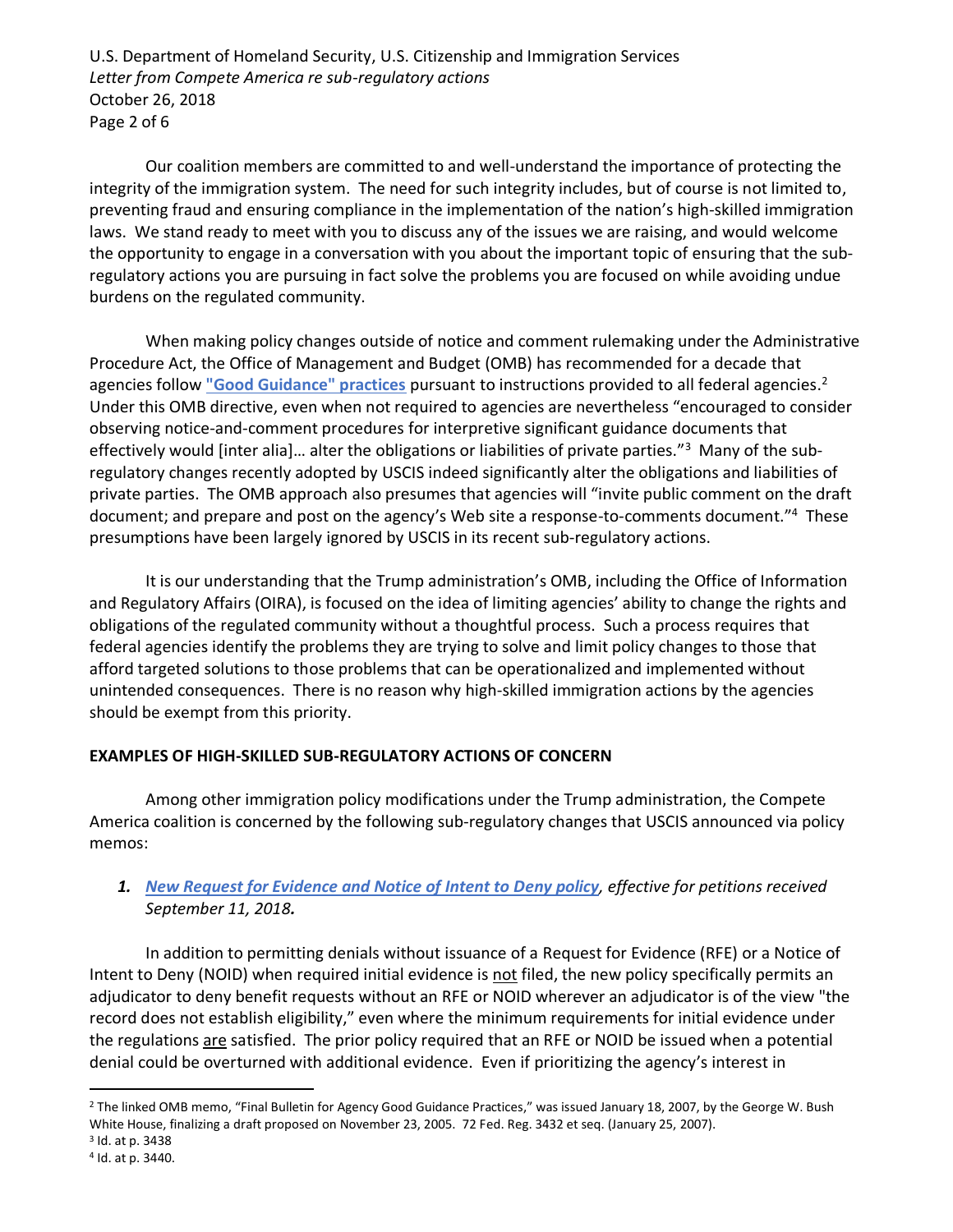U.S. Department of Homeland Security, U.S. Citizenship and Immigration Services *Letter from Compete America re sub-regulatory actions* October 26, 2018 Page 3 of 6

discouraging skeletal filings and even if presuming this new policy will be effective in this regard, permitting individual adjudicators to deny cases without issuing an RFE is highly problematic when the petitioner has indeed submitted the initial evidence required by the agency's regulations. This is especially true because the policy memo and subsequent stakeholder call did not, combined, provide specificity and precision about the interplay between the agency's many longstanding practices on how to present supporting evidence and the new possibility that a denial would be issued without an RFE or NOID.

The new policy leaves employers filing petitions for immigration benefits in a quandary: employers that have satisfied the regulatory requirements for filing may be denied without an opportunity to clarify any misunderstanding the adjudicator may have.

# *2. [New Unlawful Presence policy](https://www.uscis.gov/sites/default/files/USCIS/Laws/Memoranda/2018/2018-08-09-PM-602-1060.1-Accrual-of-Unlawful-Presence-and-F-J-and-M-Nonimmigrants.pdf), effective August 9, 2018.*

The agency announced a new interpretation for students and exchange visitors regarding the unlawful presence statute that Congress enacted in 1996. This is the statute that creates three- and 10 year bars to reentry, without the availability of waivers and exceptions. While the new policy has an obvious impact to the members of our coalition's higher education associations, it has broader consequences in our coalition: our employers commonly engage in vigorous on-campus recruitment at U.S. universities and often hire F-1 students, and many Compete members administer their own private sector J-1 exchange visitor programs.

Contrary to the government's policy in place since September 1997, the new policy equates failure to maintain status with unlawful presence and allows the government to retroactively identify when a foreign national had violated status and started to accrue from unlawful presence. This approach has the possibility of being fundamentally unfair as it leaves large numbers of students and exchange visitors in the situation of not being afforded an opportunity to correct their actions and bring themselves into compliance, because they will only learn about the inadvertent or technical violation of status years later.

The problem with the new policy announcement is that the Administrative Procedure Act requires legislative rule changes to undergo a robust review process. The agency did not engage in formal notice and comment rulemaking, presumably because it will argue that this new policy is an interpretative rule; that is likely wrong. Moreover, the new policy fails as a matter of statutory construction. The statute, in its 1996 amendments, introduced a new phrase – a "period of stay authorized by the Attorney General" (POSABAG) – applied both to define "unlawful presence" as beginning "after the expiration of the period of stay authorized by the Attorney General"<sup>5</sup> and to void nonimmigrant visas if an individual remains in the U.S. "beyond the period of stay authorized by the Attorney General."<sup>6</sup> POSABAG has always been interpreted in both provisions as identifying a period ending on a specified date, necessitating that in the context of a "duration of status" admission (the subject of the new 2018 policy) the period of stay authorized can only be considered "expired" when DHS makes a finding and decision to that effect, thus providing notice and attaching a date certain. Further, the statutory term "unlawful presence" must be given a meaning different from other concepts (such as failure to maintain status) that existed and were retained when this law was enacted in 1996; the new policy fails to do that.

 $\overline{a}$ 

<sup>5</sup> 212(a)(9)(B)(ii) of the INA, codified at 8 U.S.C. §1182(a)(9)(B)(ii).

<sup>6</sup> 222(g)(1) of the INA, codified at 8 U.S.C. §1202(g)(1).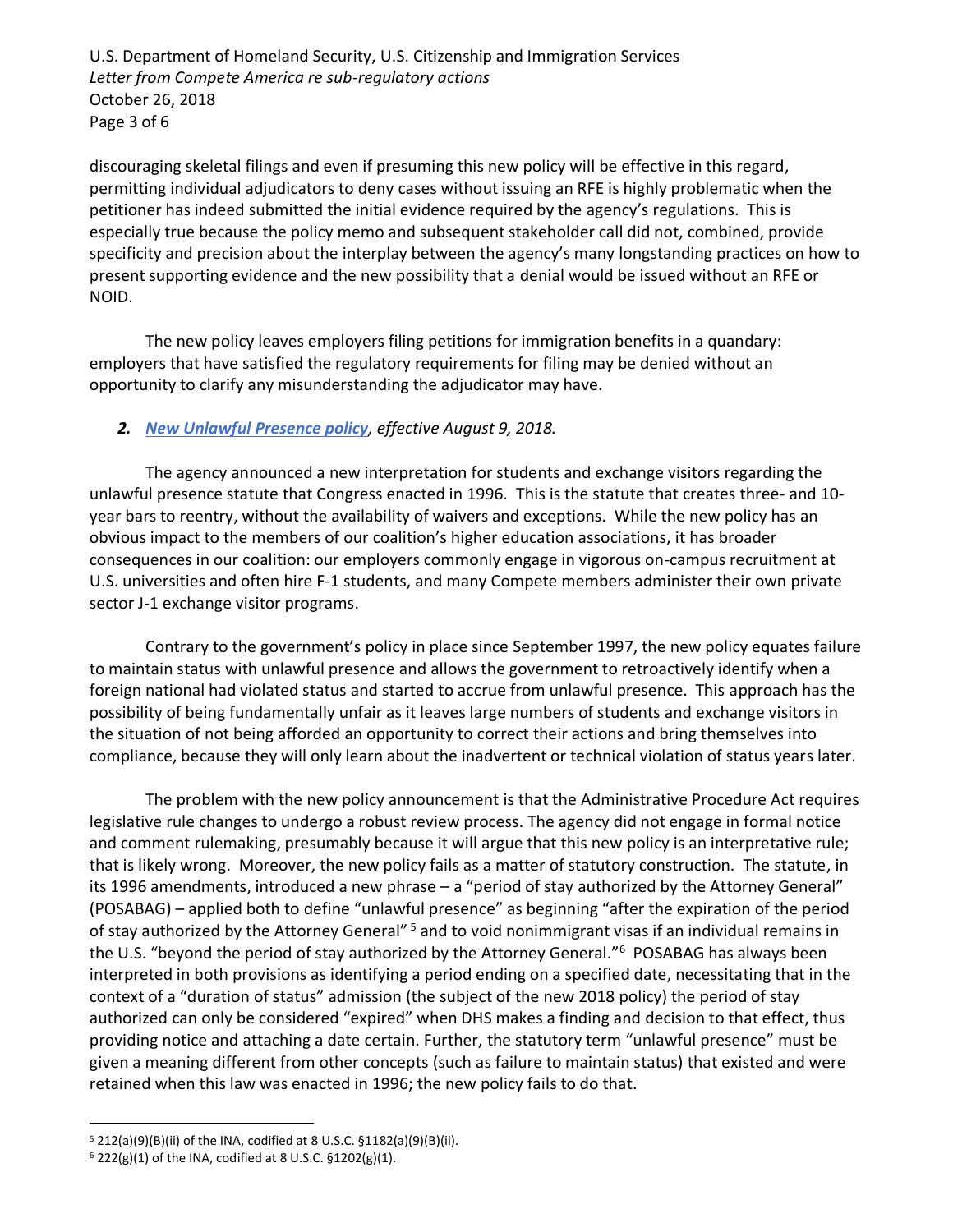U.S. Department of Homeland Security, U.S. Citizenship and Immigration Services *Letter from Compete America re sub-regulatory actions* October 26, 2018 Page 4 of 6

### *3. [New Third Party Worksite Evidence policy](https://www.uscis.gov/sites/default/files/USCIS/Laws/Memoranda/2018/2018-02-22-PM-602-0157-Contracts-and-Itineraries-Requirements-for-H-1B.pdf), effective February 22, 2018.*

This new policy governs when contracts and itineraries are required for H-1B petitions on behalf of professionals whose work takes them to worksites other than those of their direct employer. The new policy was presented by USCIS merely as an enforcement tool for a general filing regulation that has long been on the books<sup>7</sup> covering the need for contracts and itineraries in nonimmigrant employment-based petitions. However, that regulation was promulgated before the Immigration Act of 1990 created the new H-1B classification for specialty occupations, does not seem to ever have been intended to regulate H-1B specialty occupation workers that might be changing worksites, and had not been interpreted or enforced since 1995<sup>8</sup> in the way suggested by the new policy. Indeed, in 1998 the agency proposed rescinding the applicability of the general contracts and itinerary rule to the H-1B category because the agency realized that the contracts and itinerary rule was not an appropriate mandatory requirement for H-1B classification.<sup>9</sup>

The new policy was adopted even though many employers over the last quarter century have successfully and consistently shown they have a qualifying employer-employee relationship, including the right of control, without ever providing an itinerary or contracts. This is because only a few employers require contracts or date- and time-specific itineraries to provide sufficient proof as to the actual work being performed at a third-party worksite or the non-speculative nature of the offered employment.

The new policy memo could be interpreted as a mandate for all employers to provide contracts and itineraries if an H-1B professional is on site at a third-party location. Unintended consequences immediately and necessarily follow such overbreadth. Perhaps most fundamentally, in many situations the documents described by the new policy memo do not exist.

#### *4. [New policy Eliminating Deference](https://www.uscis.gov/sites/default/files/USCIS/Laws/Memoranda/2017/2017-10-23Rescission-of-Deference-PM6020151.pdf), effective October 27, 2017.*

 $\overline{a}$ 

Under a policy previously in place, USCIS had deferred to prior nonimmigrant petition approvals issued by the agency when adjudicating extension requests involving the same employer, same employee, and same underlying facts as the initial determination, absent a material change in fact or a legal error by the agency. The new 2017 policy rescinds all such deference, and there have already been instances of denials being issued on extension requests even where there were no changes in fact and without the

<sup>7</sup> The underlying regulation was proposed in October 1988 and finalized January 1990 (55 Fed. Reg. 2606, Jan. 26, 1990), addressing general filing requirements for the H-3 and H-2B petitions as well as the old H-1 category.

<sup>&</sup>lt;sup>8</sup> The Trump administration's 2018 policy explicitly overturns 1995 guidance interpreting the regulation, which had established that with regard to H-1B petitions the regulation was largely unnecessary and instead "requests for contracts should be made only in those cases where the officer can articulate a specific need for such documentation" because the "itinerary requirement in the case of an H-1B petition can be met in any number of ways." See the November 13, 1995 and December 29, 1995 memos from INS. These old policy memos do not seem to be available any longer on the USCIS website, but they are available through the American Immigration Lawyers Association "InfoNet" (the Nov. 1995 memo is AILA Doc. No. 95111390 and the Dec. 1995 memo is AILA Doc. No. 95122590). <sup>9</sup> 63 Fed. Reg. 30419, at 30419, June 4, 1998, where INS stated in the NPRM preamble that "[M]any industries in the United States, such as the health care and computer consulting industries, have begun to rely more frequently on the use of contract workers. It has been the experience of the Service that many bona fide businesses which provide contract workers to certain industries under the H-1B classification have experienced difficulty in providing complete and detailed itineraries due to the unique employment practices of such industries. For example, companies which are in the business of contracting out physical therapists or computer professionals often get requests from customers to fill a position with as little as one day advance notice. Clearly an H-1B petitioner in this situation could not know of all particular contract jobs at the time that it first files the H-1B petition with the Service."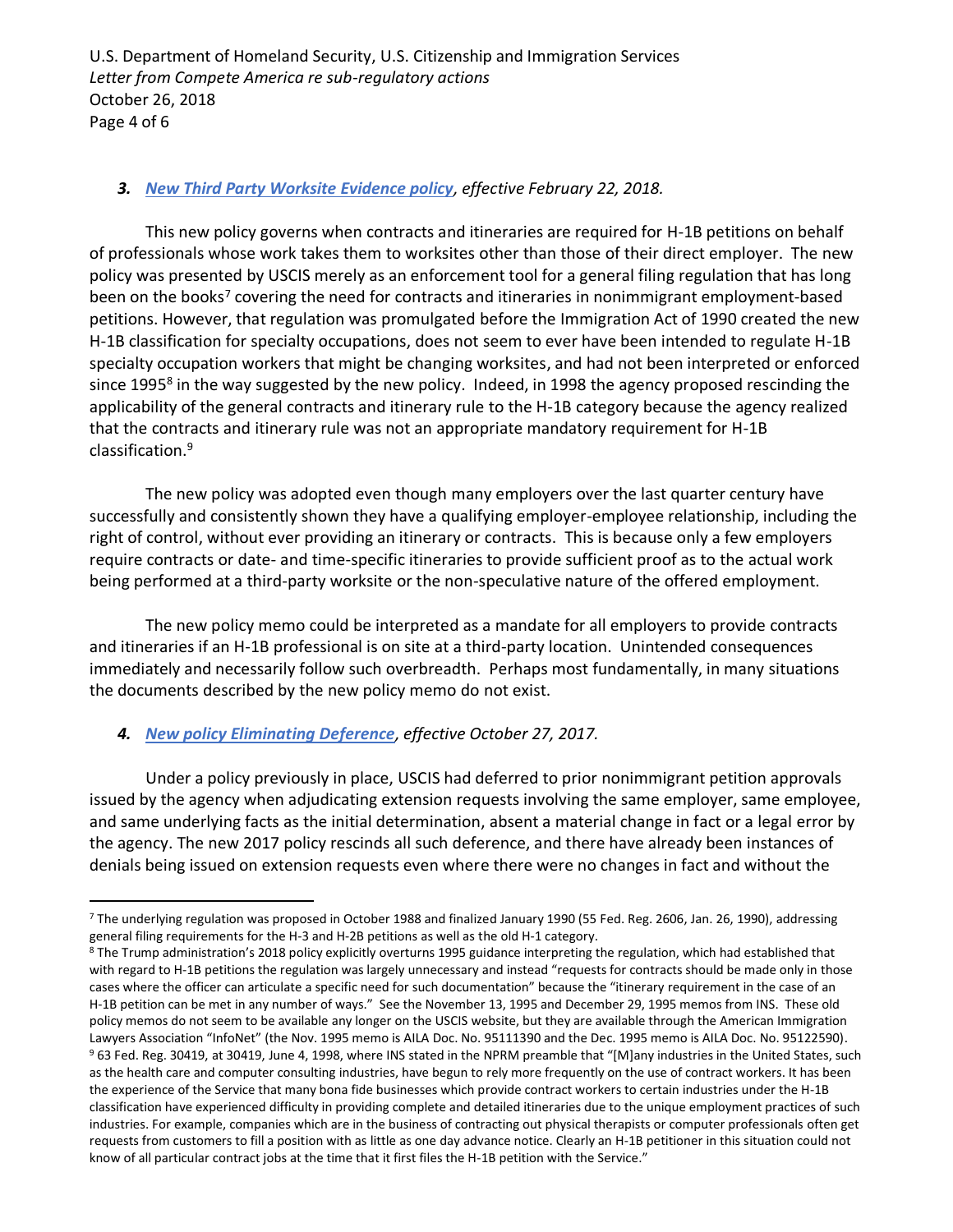U.S. Department of Homeland Security, U.S. Citizenship and Immigration Services *Letter from Compete America re sub-regulatory actions* October 26, 2018 Page 5 of 6

agency proving or even suggesting a legal error. Of course, the agency always has the authority to rescind an approval or deny an extension where it finds fraud or a misrepresentation.

The new policy seems to fly in the face of the agency's regulations which establish that "supporting evidence [for a petition extension] is not required unless requested by the director." $10$ (Emphasis added.) It is facially inconsistent with the agency's regulation to instead adopt a policy that supporting evidence is always required for a petition extension. Eliminating deference to the agency's prior decisions leaves, for example, individuals who are in long green card backlogs and have held valid H-1B status for a decade or longer now subject to ambiguity and, consequently, possible denials, necessitating they depart the country and abandon their quest for lawful permanent resident status.

The new policy was unexpected because it avoids the otherwise long-accepted and wellrecognized principle of administrative law that "justice demands that cases with like antecedents should breed like consequences."<sup>11</sup>

# *5. [New Notice to Appear policy](https://www.uscis.gov/sites/default/files/USCIS/Laws/Memoranda/2018/2018-06-28-PM-602-0050.1-Guidance-for-Referral-of-Cases-and-Issuance-of-NTA.pdf), effective date [not yet finalized](https://www.uscis.gov/legal-resources/notice-appear-policy-memorandum) with regard to Part V. governing aliens considered no longer lawfully present after issuance of unfavorable decision on an employment-based petition (policy announced June 28, 2018*).

Neither USCIS or its predecessor agency, the Immigration and Naturalization Service (INS), has ever had a practice of issuing a Notice to Appear (NTA) to commence removal proceedings (previously Orders to Show Cause) for all beneficiaries of denied employment-based petitions when adjudicators believe the beneficiaries are no longer lawfully present. While USCIS has not yet decided if or when it will implement the policy it announced June 2018 to employer-sponsored nonimmigrant and immigrant visa petitions, such a prospect has led compliant employers to scramble to evaluate many internal processes that might allow employers to avoid the negative impact (made more difficult without access to premium processing).

Given the historical inability of USCIS to provide prompt adjudications on all nonimmigrant petitions, USCIS's new policy creates a large pool of individuals who are likely to lose status by the time petition adjudication is completed. In recognition of this fact, DHS regulations make clear that individuals seeking extensions may usually maintain work authorization for up to 240 days awaiting adjudication. Under current practice, it is common for the nonimmigrant's underlying status to expire during this period. It would be helpful if the agency confirmed that – should it decide in the future to apply the new policy to employment-based petitions – it would consider individuals working under the 240-day work authorization regulation as individuals lawfully present for purpose of its NTA policy.

Under the new policy, many of these individuals would now be placed into removal proceedings even if they promptly depart upon receiving notice of the denial. As USCIS was undoubtedly aware, there is currently no reliable means for a nonimmigrant to officially report her voluntary departure from the United States. The consequences of the NTA policy change would be severe. Among other things, the initiation of removal proceedings would create a legal nightmare for legal nonimmigrant professionals working in and contributing to the United States and the employers that sponsor them. Barring

 $\overline{a}$ 

<sup>10</sup> See, e.g., for the H-1B classification, the regulation at 8 CFR §214.2(h)(14).

 $11$  See, e.g., pronouncements from "the father of administrative law" and legal scholar Professor Kenneth Culp Davis in Davis, Doctrine of Precedent as Applied to Administrative Decisions, 59 W.Va.L.Rev.111 (1957) and his treatise Davis on Administrative Law (1978).